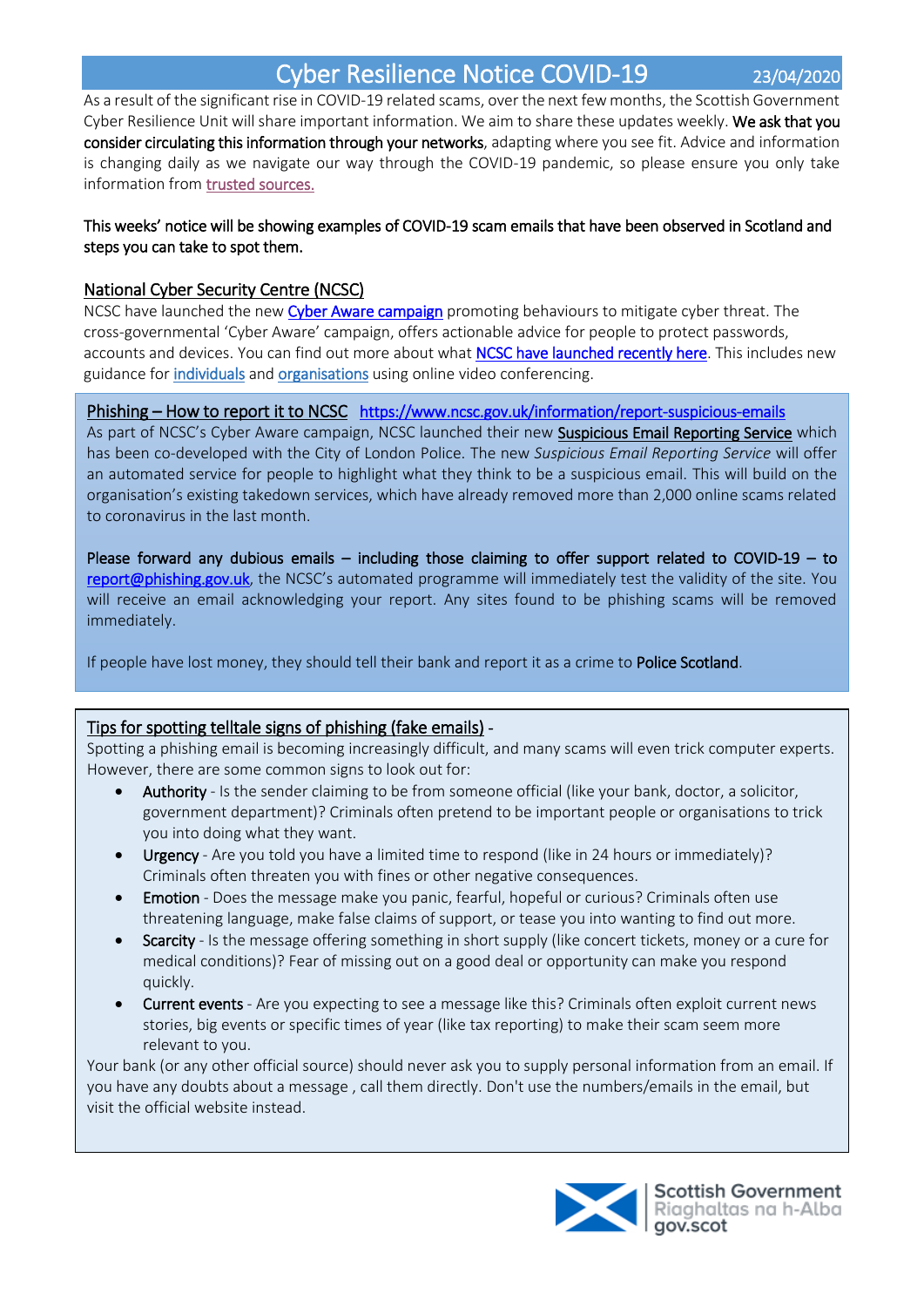# Cyber Resilience Notice COVID-19 23/04/2020

Training Of The Week

#### Scottish Businesses Care: COVID-19 and counterfeit goods:

In this webinar, the panel discuss the rise of counterfeit goods during the COVID-19 pandemic, hosted by Rachel Jones of SnapDragon Monitoring. https://youtu.be/z6GWudEa8Qo

### For further reading, Europol have published a report on Counterfeits, substandard goods and intellectual property crime in the COVID-19 pandemic

#### New Scottish Government Guidance For Home Learning

This new guidance is aimed at pupils, parents and teachers, which makes reference to digital learning, with a focus on safety, security, privacy and safeguarding. This complements earlier guidance published by the General Teaching Council Scotland relating to online engagement by education professionals.

#### Trading Standards Scam Share

Other scams to be aware of are available in this weeks' Trading Standards Scotland Scam Share newsletter. You can sign up for their newsletter here.

#### Trending Topics

WHICH, a well-known provider of product and services reviews are running a very informative page on COVID-19 scams and how to spot and prevent them. Their page contains some excellent information and advice on the current scams. WHICH also cover wider COVID-19 related concerns.

#### HMRC

Criminals preying on our financial worries as they spoof government websites to take our money.

Emails or texts supposedly from HMRC or our local council offering a tax refund or financial help (for example, Coronavirus Job retention scheme) during the COVID-19 pandemic have started appearing. The Government has an up-to-date list of common HMRC scams on their website and all similar scams should be reported to them directly. Even if you get the same or similar phishing email or text message often, email it to phishing@hmrc.gov.uk and then delete it.

HMRC has also warned that returning NHS workers are being targeted by promoters of tax avoidance. Read more on their website. https://www.gov.uk/topic/dealing-with-hmrc/phishing-scams

#### Google

The **BBC have reported** that scammers are sending 18 million hoax emails about COVID-19 to Gmail users every day, according to Google. The tech giant says the pandemic has led to an explosion of phishing attacks in which criminals try to trick users into revealing personal data.

Out of approximately 100 million phishing emails a day and over the past week, almost a fifth were scam emails related to coronavirus. This means that COVID-19 may now be the biggest phishing topic ever.

#### Tesco Vouchers

There have been reports about fake emails that appear to be from Tesco. The email states that the supermarket is offering free vouchers. The link in the email leads to a phishing website that looks like the genuine website that is designed to steal login credentials as well as personal and financial information.

**GOV.UK ALERT** CORONAVIRUS

It has come to our attention that you have been out of the house more than once. Due to this irresponsible behaviour, we are issuing you a formal warning and £250 fine. If this continues, the fine could increase to a maximum of £5000 and/or an arrest. Payment will be taken automatically out of your account. Call 0800 345 9999 for any enquiries or to appeal.

Please remember: New rules in force now: you must stay at home. More info and exemptions at gov.uk/ coronavirus Stay at home. Protect the NHS. Save lives